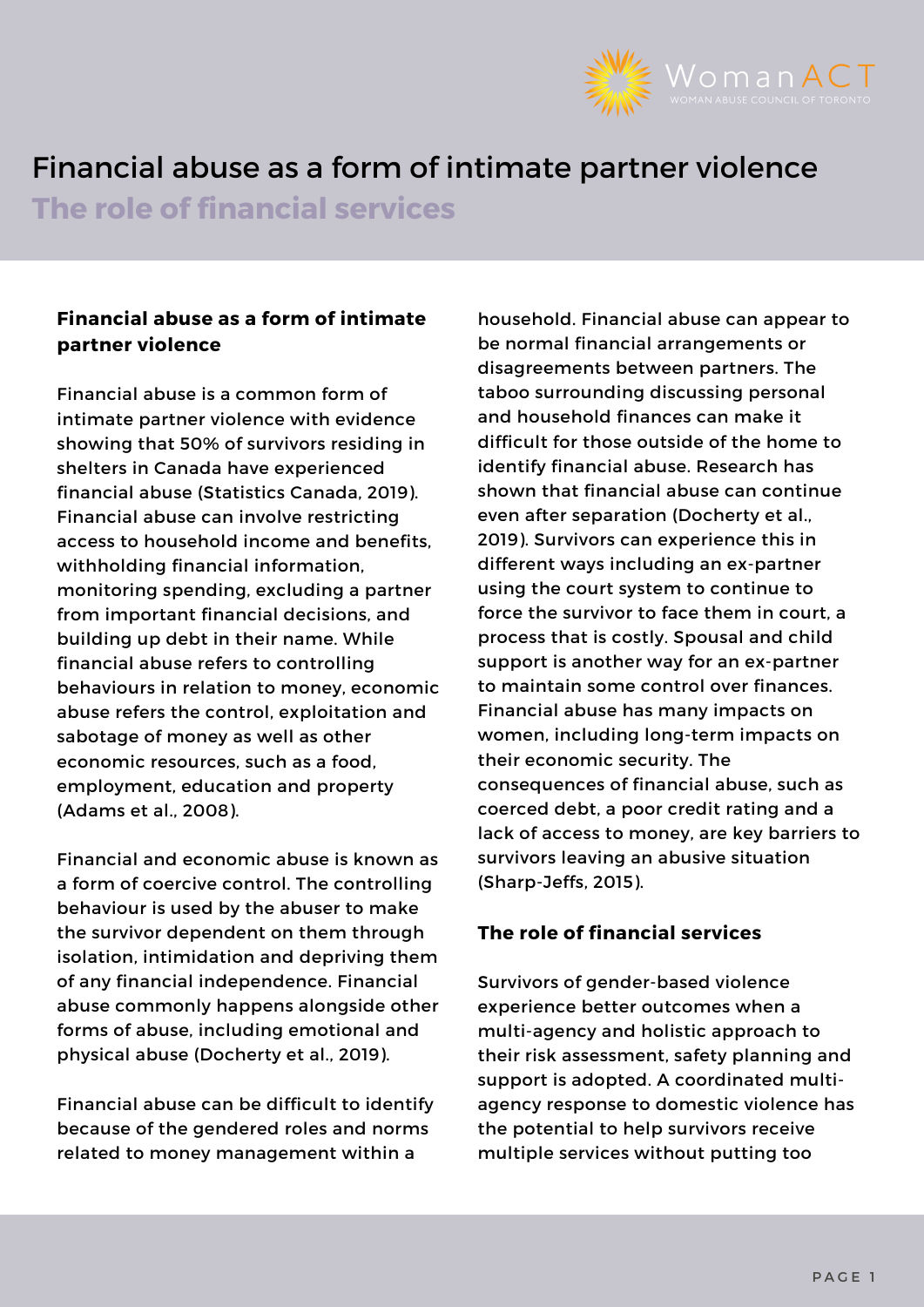much pressure on the victim to find and navigate the services available (Shorey, Tirone and Stuart, 2014). Historically, a multi-agency response to domestic violence has included justice partners and agencies providing support to victims. However, with a recognition of the connection between abuse and housing, employment, and finances, the notion of a multi-agency response has expanded to include other sectors (Johnson and Stylianou, 2020).

With more than 99% of Canadians having a bank account (Canadian Bankers Association, 2021), financial services are in a good position to identify, prevent and respond to the economic dynamics of intimate partner violence. Research has shown that financial abuse can include restricting access to income, taking the survivors' bank card, withholding online banking passwords, and destroying documentation required by women to open bank accounts. Survivors also reported that debt and a poor credit rating was a common experience. In some cases, this led to survivors claiming

bankruptcy as well as turning to payday loans. Studies have shown that staff working in banks require greater training on identifying and responding to financial abuse and that banks would benefit from partnerships with community agencies for increasing capacity and facilitating referrals (Docherty et al., 2019).

Financial services have an opportunity to identify and intervene to support survivors of financial abuse in various capacities. Financial services can consider economic abuse in addition to gender norms in the design and development of financial products to ensure that they are promoting women's economic security and independence. Products and services can also consider the unique nature of financial abuse and the role of technology-facilitated violence.

Financial services can create policies and processes that equip employees to identify and respond if they recognize signs of economic abuse among customers. They can also develop products and responses that support

#### **Responding to domestic violence in the workplace**

Developing employer strategies to prevent and respond to domestic violence in the workplace can also help increase awareness across the organization and support employees experiencing intimate partner violence. Intimate partner violence often extends outside of the home and when it does, it often spills into the workplace. A Canadian survey on domestic violence and workplaces found that one third of employees in workplaces had experienced domestic violence. The study also found that 35% of respondents were aware of a colleague who was experiencing or had experienced domestic violence and 71% of employers reported having to intervene or handle a case relating to domestic violence (Wathen, MacGregor and MacQuarrie, 2014). Likewise to customer-focused strategies, workplace strategies that are effective in preventing and responding to domestic violence include specific policies, and processes to connect employees to supports (Adhia et al., 2019). Financial services can implement workplaces policies and practices that support employees experiencing domestic violence, with consideration of economic abuse.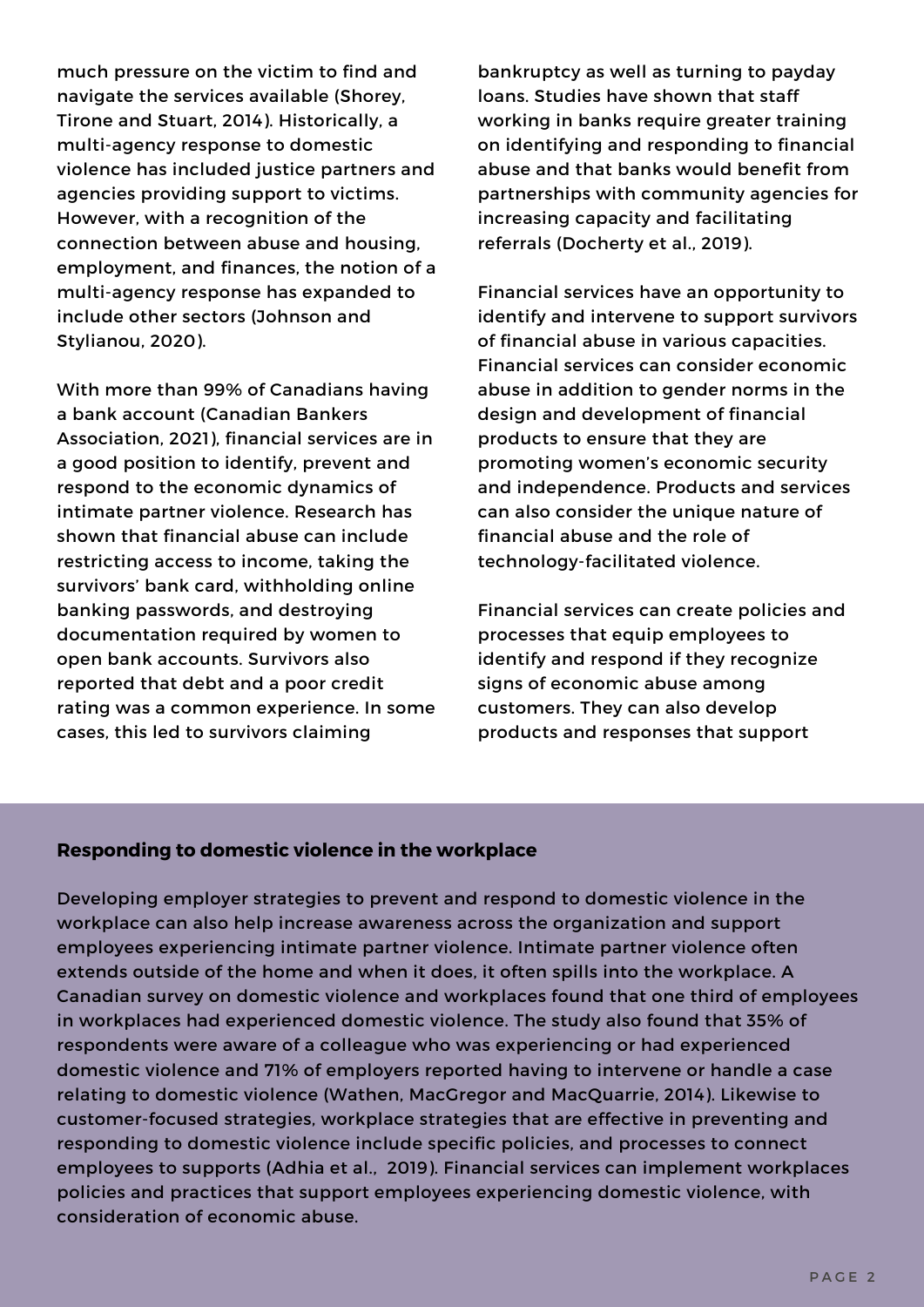survivors to leave violence and re-establish safety by resolving issues related to coerced debt, while supporting survivors to build their financial wellbeing.

A robust and effective response from financial services does require capacity, including training for employees on financial abuse as a form of intimate partner violence and on the policies and processes to identify and respond to it. An increase in awareness will help build a culture in which economic abuse is considered in the day-to-day practices of financial services employees (Portas and Sharp-Jeffs, 2021).

While a lot of the research base has been focused on banks, there is also a need to consider other financially-related systems and institutions that survivors interact with, including social assistance programs, child and spousal support orders, and insurance companies.

## **Code of Practices**

In some jurisdictions, practice guidelines have been developed to help bring awareness to financial abuse for financial services as well as promote a standard of practice that is consistent across financial services.

### **UK Finance Financial Abuse Code of Practice**

In 2018, Members of UK Finance and Building Societies Association committed to improving supports for customers in vulnerable circumstances, including support for victims of financial abuse. UK Finance worked with community agencies to develop a voluntary Financial Abuse

Code of Practice. The purpose of the Code is to build the capacity of financial services to identify financial abuse and improve consistency of supports available across financial services. The Code has been adopted by 19 financial services companies, including the largest banks in the United Kingdom (UK Finance, 2019).

## **Australian Banking Association Financial Abuse Industry Guideline**

In 2021, the Australian Banking Association developed guidelines on financial abuse a form of domestic or family violence. The guidelines compliment broader industry guidelines on family violence and elder financial abuse. Building on their Preventing and Responding to Family and Domestic Violence guidelines, the financial abuse specific guidelines speak to the importance of specialized training for staff, guidance on reporting to authorities and assisting survivors of financial abuse to help regain their financial control. The new guidelines are to be implemented by members of the Australian Banking Association within 12 months (Australian Banking Association, 2021).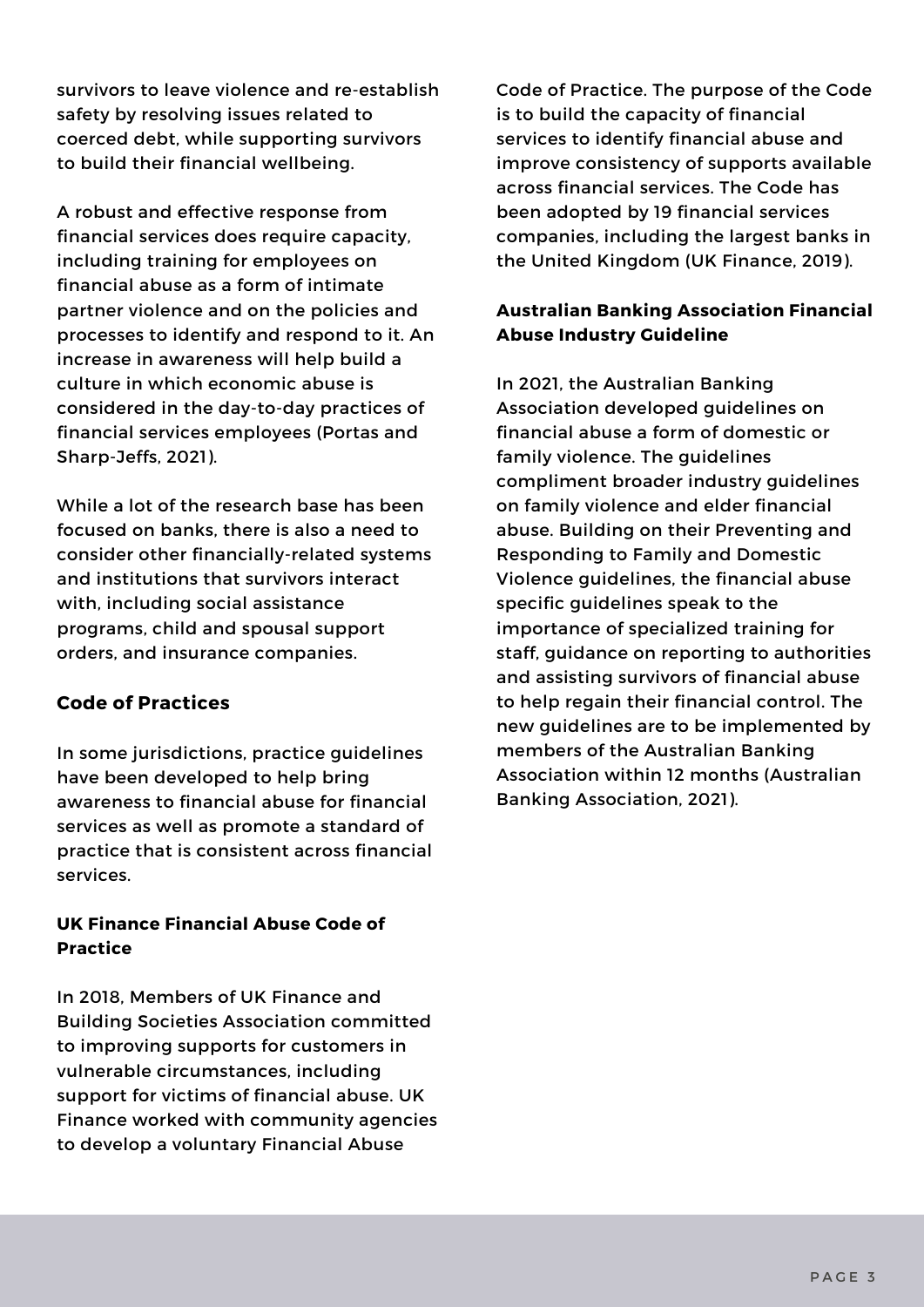## **Promising practices for financial services**

- Raise awareness of financial abuse as a form of intimate partner violence among employees;
- Raise awareness of financial abuse as a form of intimate partner violence among customers;
- Train employees on financial abuse a form of intimate partner violence;
- Provide information on services related to financial abuse available for customers;
- Gather data and information on experiences of financial abuse;
- Adopt policies and processes to assist employees in identifying and responding to financial abuse;
- Design products and services that consider economic abuse and technologyfacilitated violence;
- Develop specialized services and products that respond to the unique financial challenges faced by survivors and that help to rebuild survivors' financial wellbeing;
- Develop products and processes that promote women's economic security and independence;
- Form partnerships with community agencies serving survivors of gender-based violence;
- Engage with survivors to help inform services and products.

**Other opportunities for financial services to support efforts that prevent and respond to financial abuse as a form of intimate partner violence**

#### **Raise public awareness of financial abuse**

With a large and diverse audience, financial services can raise awareness of financial abuse and challenge gender norms related to money through campaigns, information and practice.

#### **Increase understanding of financial abuse**

With access to a significant amount of insights and data on financial behaviours and patterns, financial services could help increase the understanding of economic abuse among different populations. This data could help inform strategies that prevent financial abuse and help survivors build their economic security.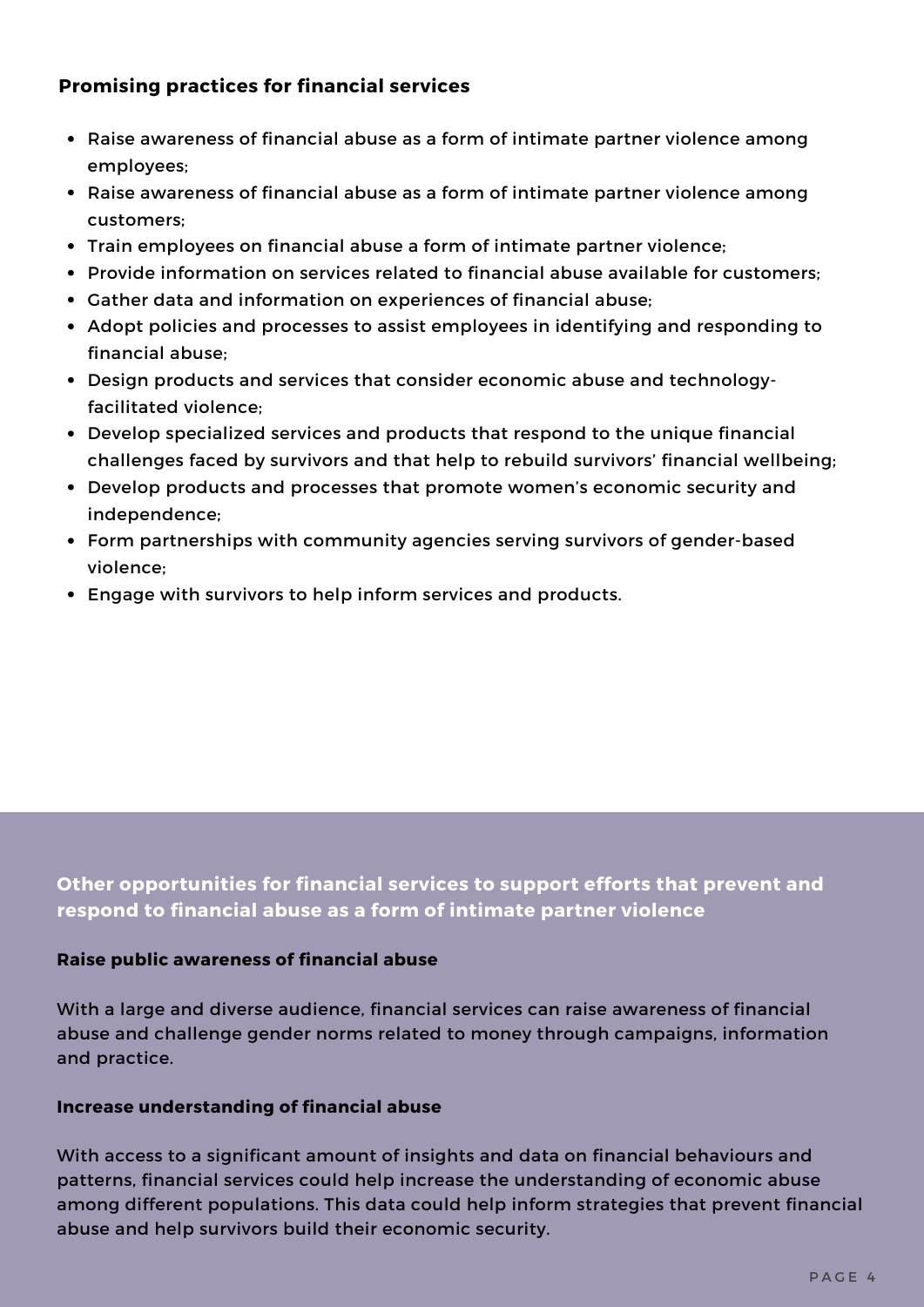| <b>Promising practice</b>                                                                                                                                     | <b>UK Finance</b><br><b>Code of Practice</b> | <b>Australian Banking</b><br><b>Association Financial</b><br><b>Abuse Guideline</b> |
|---------------------------------------------------------------------------------------------------------------------------------------------------------------|----------------------------------------------|-------------------------------------------------------------------------------------|
| Raise awareness of financial abuse among<br>employees                                                                                                         |                                              |                                                                                     |
| Raise awareness of financial abuse among<br>customers                                                                                                         |                                              |                                                                                     |
| Train employees on financial abuse as a<br>form of intimate partner violence                                                                                  |                                              |                                                                                     |
| Gather data and information on<br>experiences of financial abuse                                                                                              |                                              |                                                                                     |
| Design products that consider economic<br>abuse and technology-facilitated violence                                                                           |                                              |                                                                                     |
| Adopt policies and processes to assist<br>employees in identifying and responding<br>to financial abuse                                                       |                                              |                                                                                     |
| Develop products that promote women's<br>economic security and independence                                                                                   |                                              |                                                                                     |
| Create services and products that respond<br>to the unique financial challenges faced<br>by survivors and that help rebuild<br>survivors' financial wellbeing |                                              |                                                                                     |
| Form partnerships with community<br>agencies serving survivors of gender-<br>based violence                                                                   |                                              |                                                                                     |
| Provide information on services related to<br>financial abuse available for customers                                                                         |                                              |                                                                                     |
| Engage with survivors to help inform                                                                                                                          |                                              |                                                                                     |

services and products